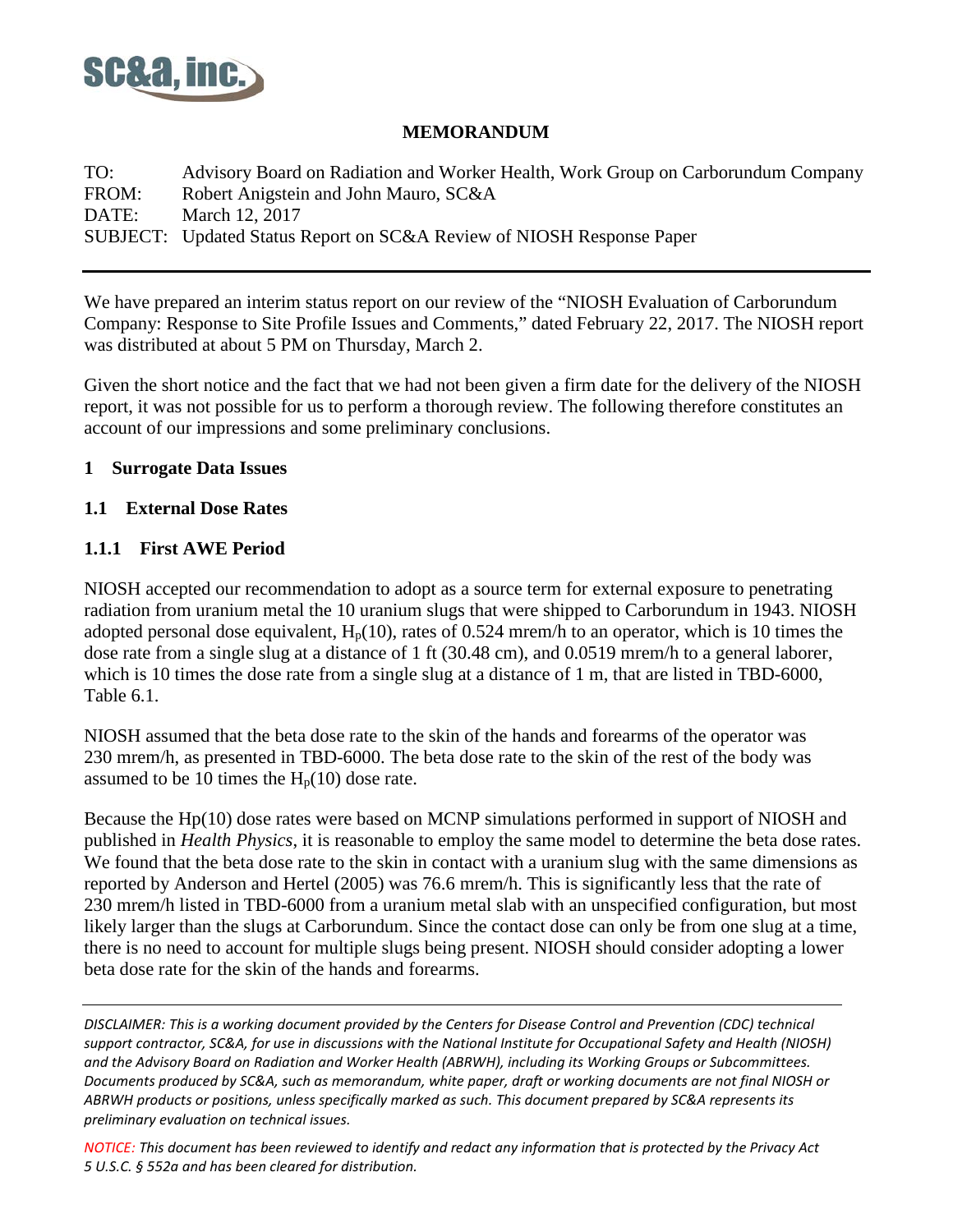We also found that the beta dose rate to the skin at a distance of 1 ft from the uranium slug was 0.54 mrem/h, which is consistent with the dose rate of 0.524 mrem/h used by NIOSH that was assumed to be 10 times the  $H_p(10)$  dose rate.

NIOSH assumed that the beta dose rates to a general laborer were 50% of the dose rates to the operator.

We conclude that the surrogate data used by NIOSH to estimate external dose rates during the first AWE period are reasonable, except for the skin contact dose rate. We observe that the latter rate is most likely overstated.

# **1.1.2 Second AWE Period**

NIOSH accepted our recommendation to adopt as a source term for external exposure to penetrating radiation from uranium metal during the second AWE period a flat plate that is listed in TBD-6000, Table 6.1. NIOSH adopted personal dose equivalent,  $H_p(10)$ , rates of 0.231 mrem/h to an operator, which is the dose rate at a distance of 1 ft (30.48 cm), and 0.0278 mrem/h to a general laborer, which is the dose rate from a single slug at a distance of 1 m, that are listed in Table 6.1.

NIOSH again assumed that the beta dose rate to the skin of the hands and forearms of the operator was 230 mrem/h and that the beta dose rate to the skin of the rest of the body was 10 times the  $H_p(10)$  dose rate or 2.31 mrem/h. We again performed MCNPX simulations and found that the beta dose rate to the skin in contact with the metal was 182 mrem/h, which is somewhat less than the rate assumed by NIOSH, while the beta dose rate at 1 ft was 9.5 mrem/h, over 4 times greater than assumed by NIOSH. The 10:1 ratio between beta skin dose and photon dose is based on observations on film badge readings which are from exposures to a variety of radioactive sources. For a given shape of uranium metal, this ratio can vary widely. The electrons that contribute to skin dose originate in the surface layer of the metal that is approximately 1 mm thick, while the photons can originate anywhere in the metal but are attenuated by absorption and distance. Thus, a 1-mm-thick sheet of uranium would produce approximately the same beta dose as, say, a 10-cm-thick slab with the same lateral dimensions. The thicker shape would generate 100 times the number of photons, a portion of which would exit through the surface layer. Thus, the beta:photon ratio is very much dependent on the configuration. We recommend that NIOSH reevaluate the beta dose to the skin of the whole body from uranium during the second AWE period.

# **2 Dose Reconstruction Issues and Observations**

# **2.1 MCNP Simulations of Doses From External Penetrating Radiation to Glovebox Operators From Plutonium**

NIOSH has not revised the MCNP model of the plutonium glovebox used to support the original ER. As stated in our ER review, we note that the model of the glovebox is not consistent with available documentation and with TIB-0010. Furthermore, NIOSH assumptions about the isotopic composition of the plutonium are not claimant favorable. The analysis performed by SC&A and reported in our review issued on January 27, 2016, indicates a photon dose rate that is almost 50% higher than the one reported by NIOSH. These differences remain unresolved.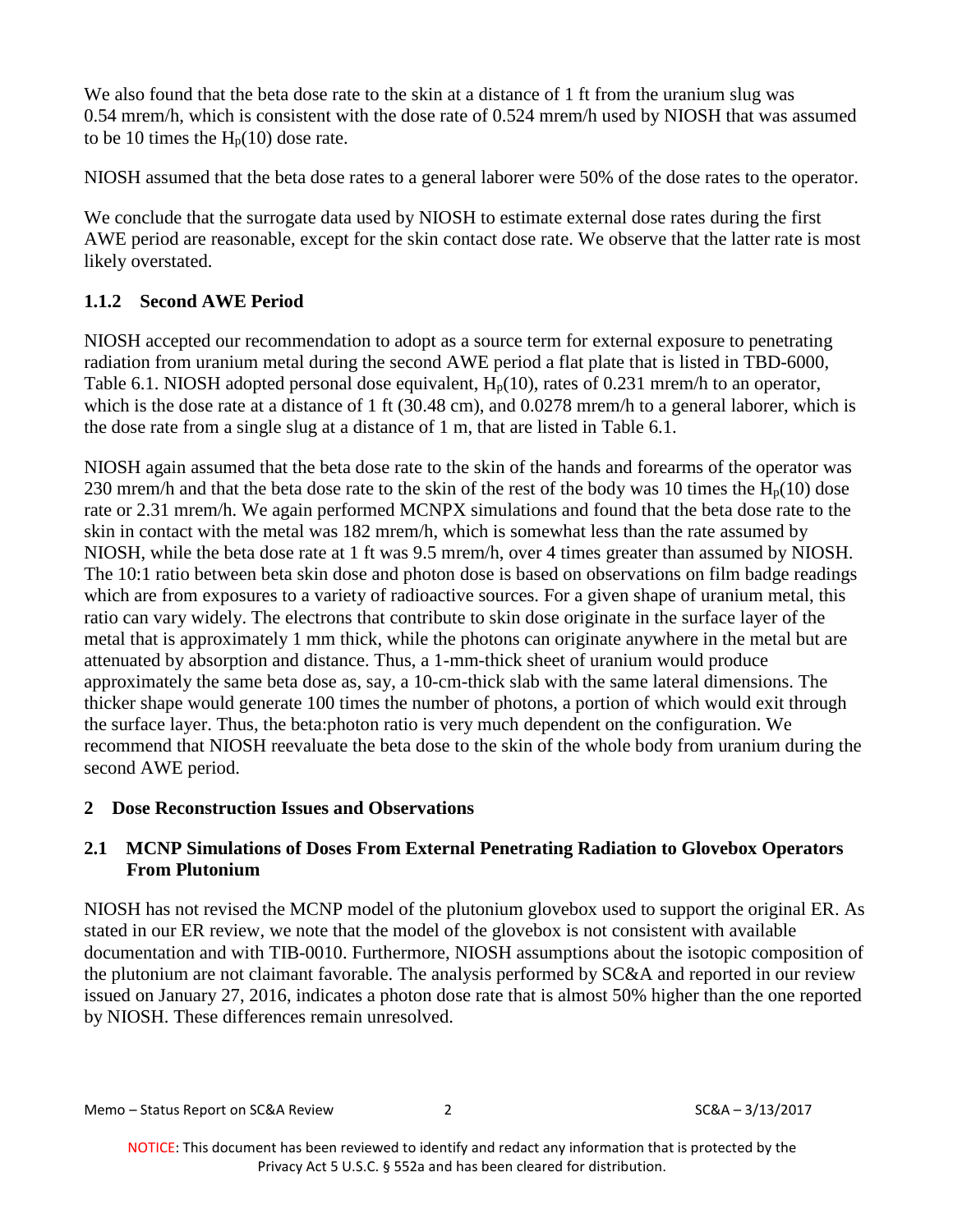#### **2.2 Summary of Issues and Resolutions**

Issue that remain open are discussed below.

#### **Issue 1: Doses to Skin from X-Ray Diffraction (XRD) Apparatus**

Issue 1 had been previously closed when NIOSH agreed to assign the doses from external exposure to uranium metal to the skin, which were higher than the doses from the XRD apparatus estimated by NIOSH. With the change in the uranium source term discussed in section 1.1.1 of this memo, the dose rate from uranium metal has been reduced, so the dose rate from XRD equipment previously estimated by NIOSH will now be the limiting dose to some workers during the second AWE period.

Because NIOSH had previously decided not to use the XRD doses in DRs, SC&A did not perform a detailed analysis of this pathway when we first reviewed the ER. We have now performed a preliminary review of the June 13, 2016, NIOSH response paper (Thomas 2016). NIOSH assumed an exposure rate of 2 mR/h, as reported by Lubenau et al. (1969), who used a Victoreen 440RF or a Nuclear Chicago 2586 Ion Survey Meter. According to Els (1971), 90% of the photon flux in the scattered beam is in the 8.0–8.9 keV energy range. Els calculated correction factors of 2.42 and 2.48 for the Victoreen instrument exposed to Cu characteristic x rays. Since his paper explicitly addresses radiation safety concerns over the use of an XRD apparatus, such correction factors are applicable in the present case.

Thomas (2016) cites information obtained in the course of an ORAUT interview with a former Carborundum worker who was familiar with the operation of an XRD machine who had been previously interviewed by one of the present authors (RA). Thomas cited the worker as reporting that the runtime was 40 min/sample, that about 10 samples per day were analyzed, and that the operator left the apparatus after the analysis was started. However, she estimated that he remained in the vicinity of the XRD apparatus for 2 min per analysis, without citing any basis. We therefore contacted the former worker to obtain more information about the whereabouts of the operator while the analysis was in progress. He informed the interviewer that it took about 2–3 minutes to replace the previous sample; however, the operator would also inspect the chart recorder that was about 2 ft from the XRD machine and make notations on the chart, and might stay near the apparatus for other reasons, perhaps to talk with a colleague. He estimated the operator spent a total of 4–5 minutes per sample in the vicinity of the machine.

We believe that it would be appropriate to make the claimant-favorable assumption of 5 min/sample H 10 samples/d H 250 workdays/y = 12,500 min/y = 208.3 h/y. Applying the higher correction factor of 2.48, we obtain an annual exposure of 208.3 h H 2.48 H 2 mR/h =  $1,033$  mR/y =  $1.033$  R/y, which is significantly higher than the exposure of 0.167 R/y assigned by NIOSH. However, this increase is more than offset by the fact that, given a photon energy of ~8 keV, the appropriate exposure-to-organ-dose conversion factor is one for the <30 keV range rather than the 30–250 keV range used by NIOSH. In the case of the lung, the DCFs for the two energy ranges are 0.100 and 0.986, respectively, while for the liver, they are 0.106 and 1.064. For both organs, the DCFs are approximately 10 times lower for the lower energy range. The difference is much smaller in the case of skin; however, for this organ, the beta radiation from uranium metal would be the limiting pathway.

We recommend that NIOSH revise its XRD exposure assessment as discussed above.

Memo – Status Report on SC&A Review 3 3 SC&A – 3/13/2017

NOTICE: This document has been reviewed to identify and redact any information that is protected by the Privacy Act 5 U.S.C. § 552a and has been cleared for distribution.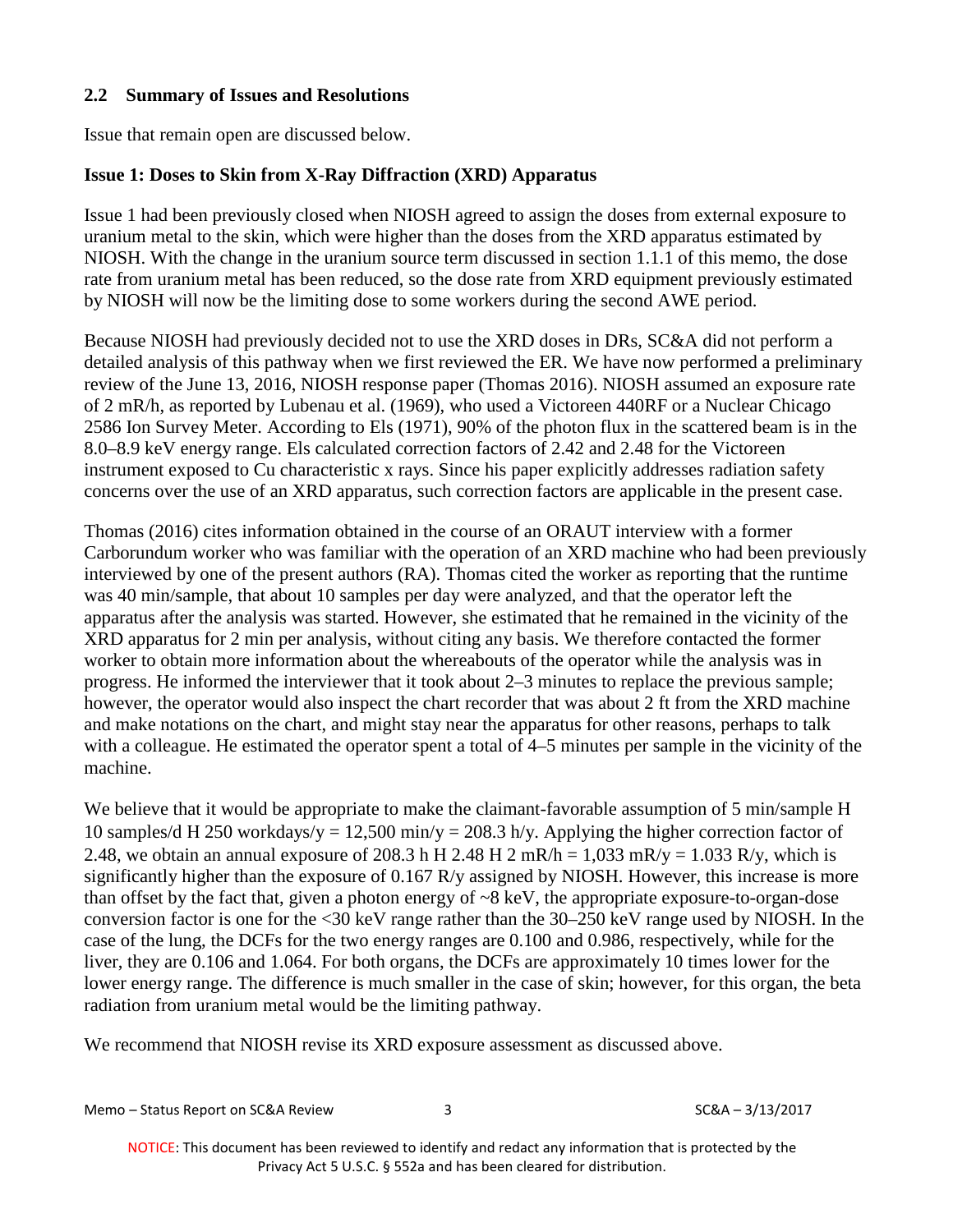## **Issue 2: NIOSH Failed to Address Thorium as a Possible Radiation Source**

The thorium issue arose from the account of one former Carborundum worker who was interviewed by both ORAU and SC&A and who reported fabricating fuel pellets from powdered thorium in the mid-1950s, prior to the second AWE period. Since thorium and uranium were handled in the same facility, it was possible that the airborne alpha activities measured in 1959 and 1961, reported as uranium, could include some resuspended residual thorium contamination.

NIOSH responded that uranium was also handled during this earlier period, and that any thorium residue during the later period would have been insignificant. To test this hypothesis, we performed a scoping calculation, based on the following simplifying assumptions and data:

- Equal activities of  $^{232}$ Th and natural uranium were deposited in 1955;
- by 1961, the residual contamination was depleted to 29.4% of its original value, according to OTB-0070;
- the lung DCF from <sup>232</sup>Th is 88% higher than from <sup>234</sup>U of the same particle size and lung absorption type
- airborne activities measured in 1961 included resuspension of activity deposited in 1961 at the same rate as the combined deposition rates of uranium and thorium in 1955.

The dose to the lung based on the 1961 measurements would increase by 10% if the thorium contribution were included. This is a bounding estimate which overlooks the contribution of uranium generated by production and handling activities during the AWE period, as well as by resuspension. Consequently, we agree that NIOSH has addressed the thorium issue, and concur that this source does not make a significant contribution to doses during the second AWE period.

## **Issues 4 & 5: NIOSH Failed to Assign Doses from Medical X Rays**

The ER and the original example DR did not consistently assign doses from medical x rays during the two AWE periods. A review of the IREP input files furnished by NIOSH for the two example DRs show that doses from medical x rays were included. In the example DR for the lung, a dose is assigned for each year of employment during the two AWE periods as a normal distribution with a mean of 0.0838 rem and  $\sigma_{\rm D} = 0.01675$  rem, which corresponds to an uncertainty of  $\pm 20\%$ . This is inconsistent with the guidance of ORAT-OTIB-0006, which prescribes an uncertainty of  $\pm 30\%$ . In the example DR for the kidney, the mean dose is 0.025 rem, which is the dose listed by OTIB-0006 for organs such as the urinary bladder, rather than the liver, which is the surrogate organ for external exposure to the kidney, and which is used in assigning doses from other sources of external photon radiation. An examination of the anatomical drawings shown in OTIB-0006 shows that the kidneys are just below the liver and are much closer to the x-ray beam used to examine the lungs than is the bladder, which is much lower in the body and thus further from the collimated beam. The dose to the liver is listed as 0.0902 rem in OTIB-0006. We recommend that NIOSH corrects this discrepancy. An uncertainty of  $\pm 30\%$  was correctly used to calculate the  $\sigma_D$  in this case.